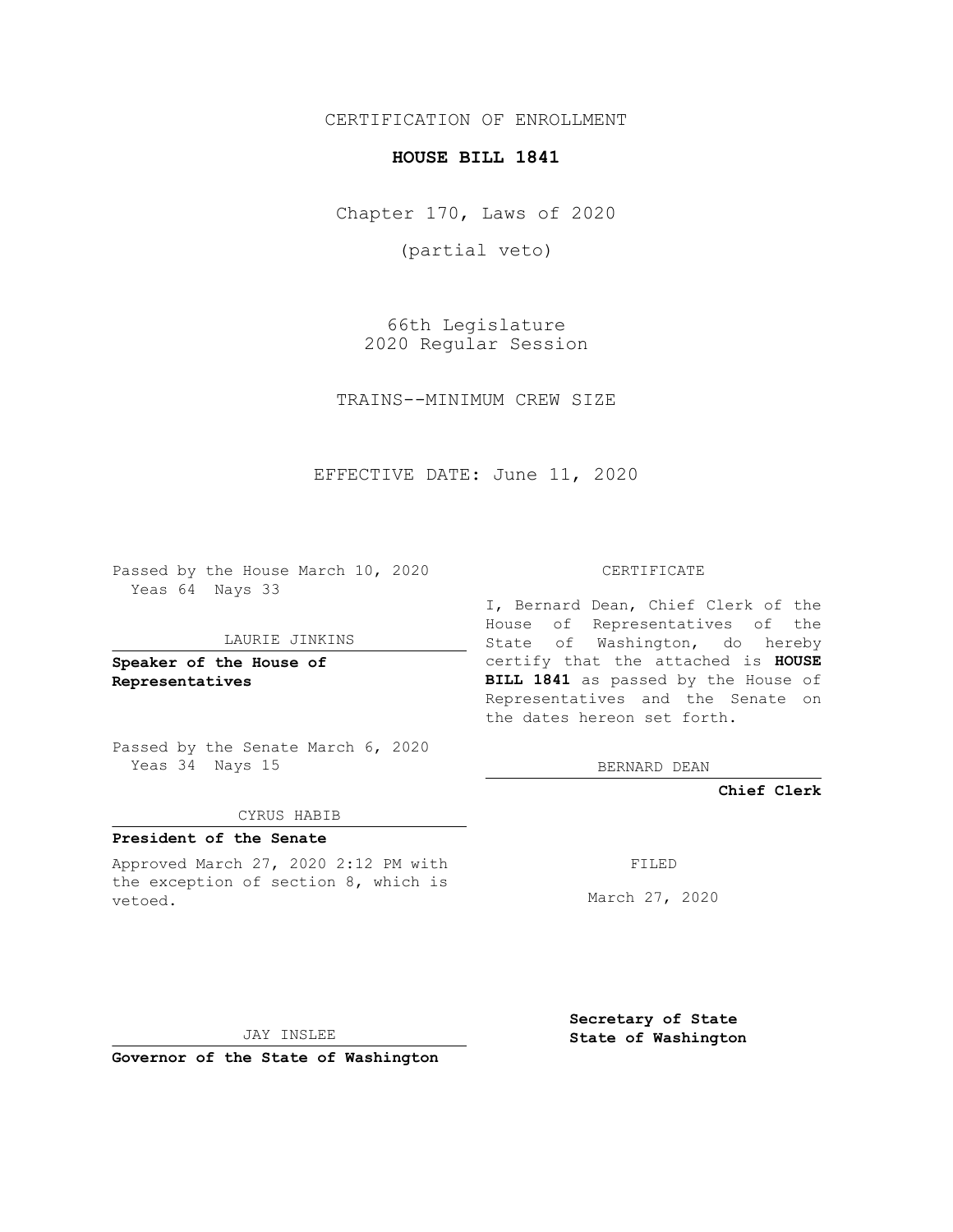### **HOUSE BILL 1841**

## AS AMENDED BY THE SENATE

### Passed Legislature - 2020 Regular Session

# **State of Washington 66th Legislature 2019 Regular Session**

**By** Representatives Riccelli, Chandler, Blake, Boehnke, Macri, Eslick, Santos, Young, Ryu, Jenkin, Sells, Stokesbary, Senn, Griffey, Harris, Stonier, Morgan, Walsh, Gregerson, Lovick, Fey, Volz, Wylie, Hoff, Ramos, Chambers, Stanford, McCaslin, Fitzgibbon, Van Werven, Peterson, MacEwen, Dent, Graham, Hudgins, Valdez, Pollet, Ortiz-Self, Ybarra, Walen, Ormsby, Dolan, Frame, Cody, Jinkins, Tarleton, Appleton, Bergquist, Callan, Chapman, Pellicciotti, Shewmake, Kilduff, Lekanoff, Davis, Pettigrew, Doglio, and Entenman

Read first time 02/01/19. Referred to Committee on Labor & Workplace Standards.

 AN ACT Relating to establishing minimum crew size on certain trains; adding new sections to chapter 81.40 RCW; creating a new section; repealing RCW 81.40.010 and 81.40.035; prescribing 4 penalties; and declaring an emergency.

5 BE IT ENACTED BY THE LEGISLATURE OF THE STATE OF WASHINGTON:

 NEW SECTION. **Sec. 1.** The legislature finds that adequate personnel are critical to ensuring railroad operational safety, security, and in the event of a hazardous material incident, support of first responder activities, as well as in the interest of the safety of passengers and the general public. Therefore, the legislature declares that this act regulating minimum railroad employee staffing to reduce risk to localities constitutes an exercise of the state's police power to protect and promote the health, safety, security, and welfare of the residents of the state by reducing the risk exposure to local communities and protecting environmentally sensitive and/or pristine lands and waterways.

17 NEW SECTION. **Sec. 2.** A new section is added to chapter 81.40 18 RCW to read as follows:

19 The definitions in this section apply throughout this chapter 20 unless the context clearly requires otherwise.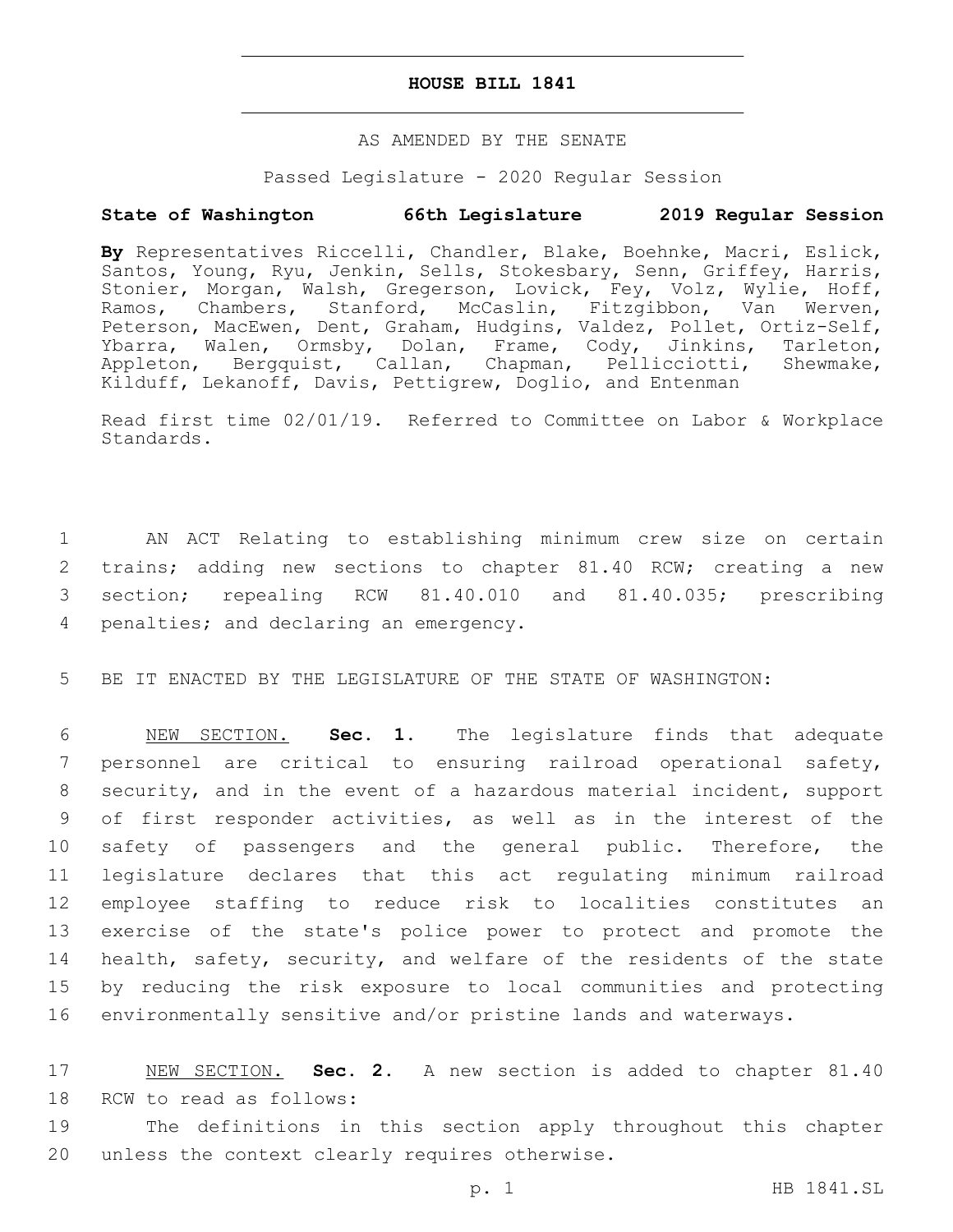(1) "Class I" means a railroad carrier designated as a class I railroad by the United States surface transportation board and its subsidiaries or is owned and operated by entities whose combined total railroad operational ownership and controlling interest meets the United States surface transportation board designation as a class I railroad carrier.6

 (2) "Class III" means a railroad carrier designated as a class III railroad by the United States surface transportation board.

 (3) "Commission" means the utilities and transportation 10 commission created in chapter 80.01 RCW.

 (4) "Crewmember" means a railroad operating craft employee who has been trained and meets the requirements and qualifications as determined by the federal railroad administration for a railroad 14 operating service employee.

 (5) "Other railroad carrier" means a railroad carrier that is not 16 a class I carrier.

 (6) "Railroad carrier" means a carrier of persons or property upon vehicles, other than streetcars, operated upon stationary rails, the route of which is principally outside incorporated cities and towns. "Railroad carrier" includes any officers and agents of the 21 railroad carrier.

 NEW SECTION. **Sec. 3.** A new section is added to chapter 81.40 23 RCW to read as follows:

 (1) Except as provided in section 4 of this act, any person, corporation, company, or officer of the court operating any railroad, railway, or any part of any railroad or railway, in the state of 27 Washington, and engaged, as a common carrier, in the transportation of freight or passengers, shall operate and manage all trains and switching assignments over its road with crews consisting of no less 30 than two crewmembers.

 (2) Class III railroad carriers operating on their roads while at a speed of twenty-five miles per hour or less are exempt from 33 subsection (1) of this section.

 NEW SECTION. **Sec. 4.** A new section is added to chapter 81.40 35 RCW to read as follows:

 (1) On the effective date of this section, automatic waivers to the train crew size requirement in section 3 of this act shall be 38 granted to other railroad carriers.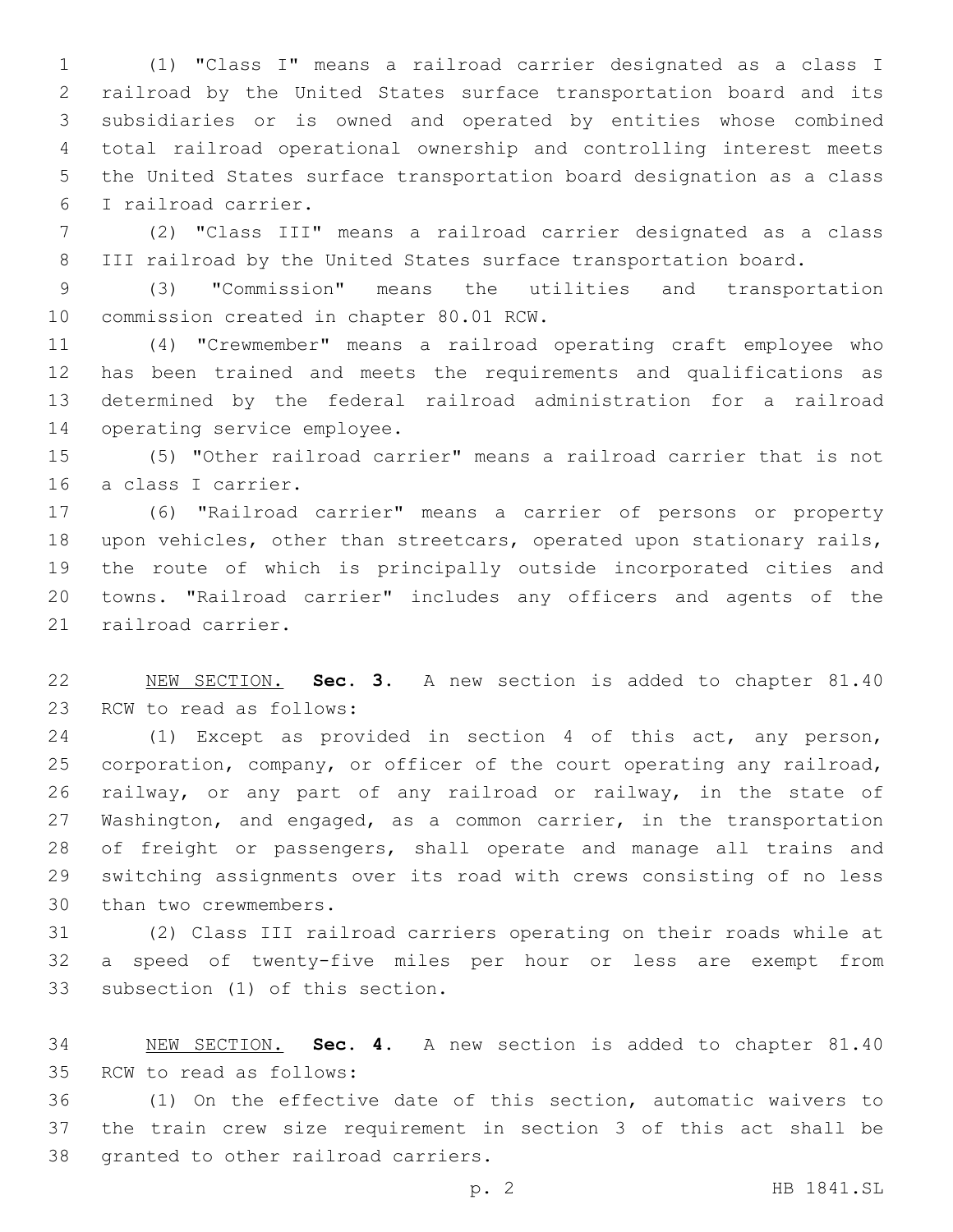(2) Such automatic waivers will remain in effect until ordered by 2 the commission.

 (3) The commission must act to ensure that railroad carriers supplement trains entering Washington state with the requisite number of train crewmembers pursuant to this act, at the closest regular station stop or crew change point located in proximity to and adjacent with either side of the state border, having been established and in use by the carrier on January 1, 2020.

 (4)(a) The commission may order railroad carriers to increase the number of railroad employees in areas of increased risk to the 11 public, passengers, railroad employees, or the environment, or on specific trains, routes, or to switch assignments on their road with additional numbers of crewmembers, and may direct the placement of additional crewmembers, if it is determined that such an increase in staffing or the placement of additional crewmembers is necessary to protect the safety, health, and welfare of the public, passengers, or railroad employees, to prevent harm to the environment or to address 18 site specific safety or security hazards.

 (b) In issuing such an order, the commission may consider relevant factors including, but not limited to, the volatility of the commodities being transported, train volume, risk mitigation measures, environmental and operating factors that impact vulnerabilities, risk exposure to passengers, the general public, railroad employees, communities, or the environment along the train route, security risks including sabotage or terrorism threat levels, a railroad carrier's prior history of accidents, compliance violations, operating practices, infrastructure investments including track and equipment maintenance issues or lack thereof, employee training and support programs, first responder access, and any other 30 relevant factors in the interest of safety.

 NEW SECTION. **Sec. 5.** A new section is added to chapter 81.40 32 RCW to read as follows:

 (1) Pursuant to the enforcement of the provisions of this act, the highest priority and paramount obligation of the commission must 35 be its duty to ensure the safety and protection of the public, passengers, railroad employees, communities, environment, and areas of cultural significance in the furtherance of the highest degree of 38 safety in railroad transportation.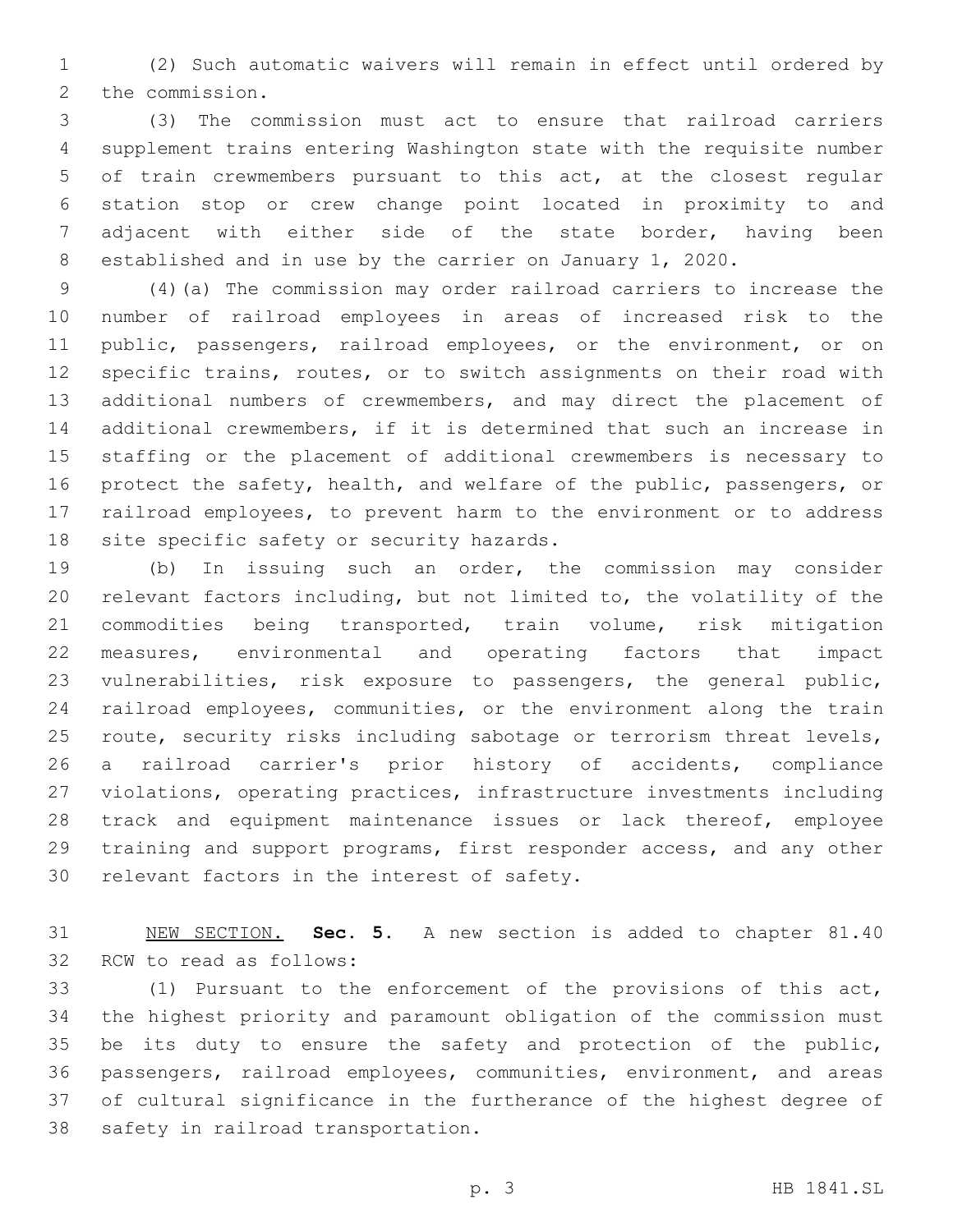(2) Each train or engine run in violation of section 3 of this act constitutes a separate offense. However, section 3 of this act does not apply in the case of disability of one or more members of any train crew while out on the road between division terminals, or 5 assigned to wrecking trains.

 (3) Any person, corporation, company, or officer of the court operating any railroad, or part of any railroad or railway within the state of Washington, and engaged as a common carrier, in the transportation of freight or passengers, who violates any of the provisions of section 3 of this act may be subject to fines of not less than one thousand dollars and not more than one hundred thousand dollars for each offense, as determined by the commission through 13 order.

 (4) The commission may impose fines exceeding the provisions in subsection (3) of this section when a serious injury or fatality occurs involving a carrier's violation of this act. All relevant factors may be considered including, but not limited to, the class, assets, profitability, and operational safety record of the carrier, as well as deterrence in ascertaining an appropriate punitive penalty, as determined by the commission through order.

(5) It is the duty of the commission to enforce this section.

 NEW SECTION. **Sec. 6.** The following acts or parts of acts are each repealed:

 (1) RCW 81.40.010 (Full train crews—Passenger—Safety review— Penalty—Enforcement) and 2003 c 53 s 386, 1992 c 102 s 1, & 1961 c 14 26 s 81.40.010; and

(2) RCW 81.40.035 (Freight train crews) and 1967 c 2 s 2.

 NEW SECTION. **Sec. 7.** If any provision of this act or its application to any person, entity, or circumstance is held invalid, the remainder of the act or the application of the provision to other persons or circumstances is not affected.

 *\*NEW SECTION. Sec. 8. This act is necessary for the immediate preservation of the public peace, health, or safety, or support of the state government and its existing public institutions, and takes effect immediately.*

*\*Sec. 8 was vetoed. See message at end of chapter.*

p. 4 HB 1841.SL